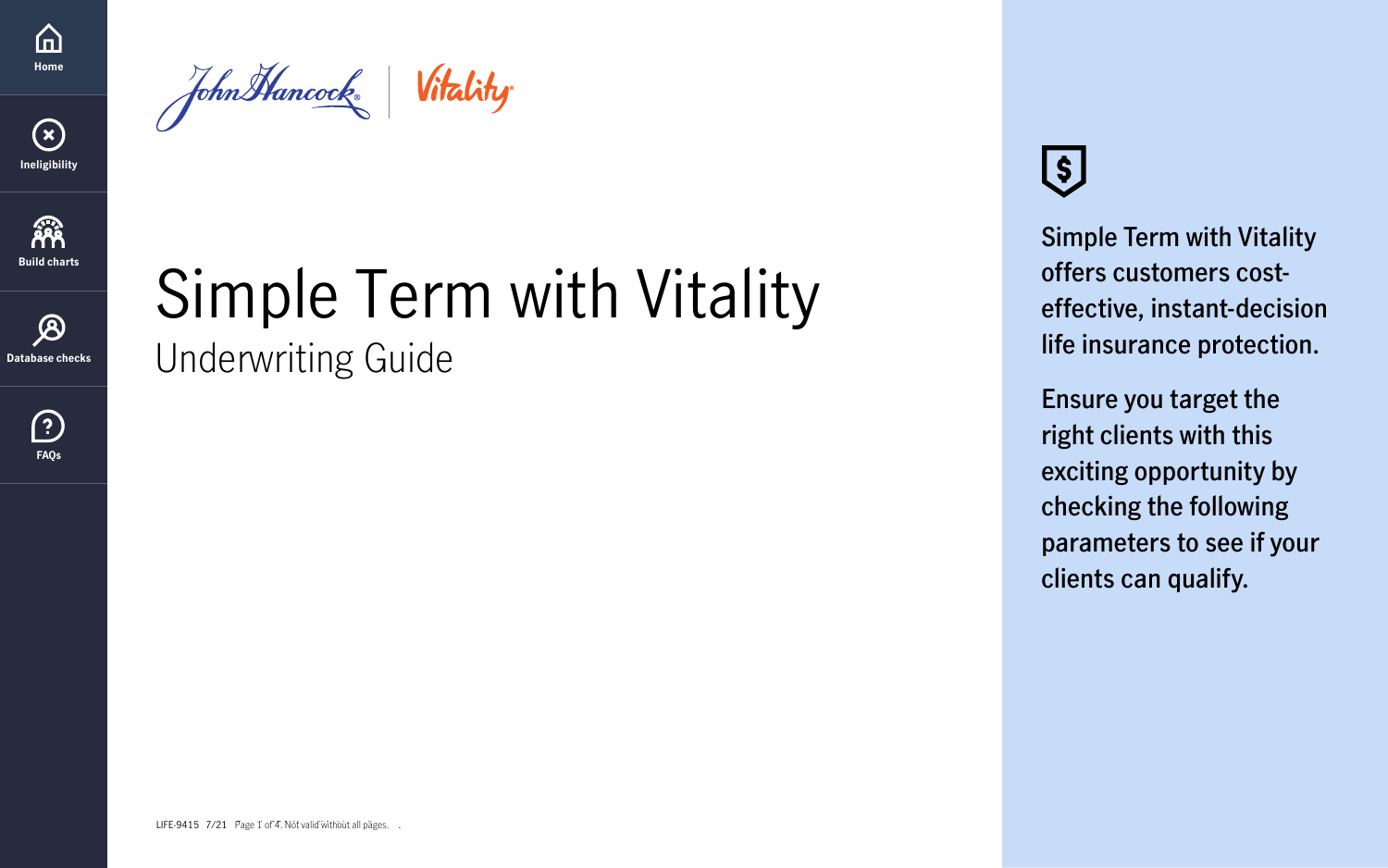- $\Box$  Chronic obstructive pulmonary disease (including emphysema)
- $\square$  Degenerative neurological disease (e.g. Parkinson's disease, multiple sclerosis, muscular dystrophy)
- □ Psychosis, schizophrenia, attempted suicide
- $\Box$  Organ transplant recipient
- □ Family history of Huntington's disease or polycystic kidney disease
- $\Box$  Diagnostic testing that has been recommended but not completed
- □ Diagnostic testing completed or recommended in the past three months
- $\Box$  Diabetes with complications, including but not limited to nerve pain, skin ulcers, vision problems, or kidney problems, all ages
- DUI conviction within five years
- Currently suspended/revoked license within the past 12 months
- Permanently disabled (receiving benefits)
- History of criminal record

- Bridge worker
- Celebrity
- Diplomat
- Embassy personnel
- Explosive handler
- Fishing
- Foreign aid worker
- Foreign journalist
- Government officials
- Oil worker
- Mining
- Professional car racing
- Professional diver
- Professional athlete
- Steeplejack
- Structural steel or iron worker

### **The following medical conditions are NOT eligible for Simple Term with Vitality:**

□ AIDS or HIV

- $\Box$  Alzheimer's disease, dementia, cognitive impairment or memory loss
- $\Box$  Coronary disorder or vascular disease including a history of stroke, heart attack, stent placement, cardiomyopathy
- $\square$  Peripheral vascular disease
- $\Box$  Cancer, including, but not limited to malignant melanoma, lymphoma, brain tumor or leukemia and excluding basal cell/squamous cell skin cancer and Stage 0 melanoma *in-situ*.
- $\Box$  A history of treatment for alcohol or substance abuse or advised to discontinue/limit use by a medical professional
- $\Box$  Cirrhosis of the liver
- □ Kidney disease or failure

### **The following will disqualify clients from Simple Term: 1**

#### **Disqualifying occupations:<sup>1</sup>**

## Proposed insureds must be:

 $\square$  Ages 20 to 60

 $\square$  A permanent resident of the US

 $\square$  Applying for no more than \$500,000 in coverage and not replacing any inforce coverage



<span id="page-1-0"></span>



 $\bigcirc$ 



**[Database checks](#page-3-0)**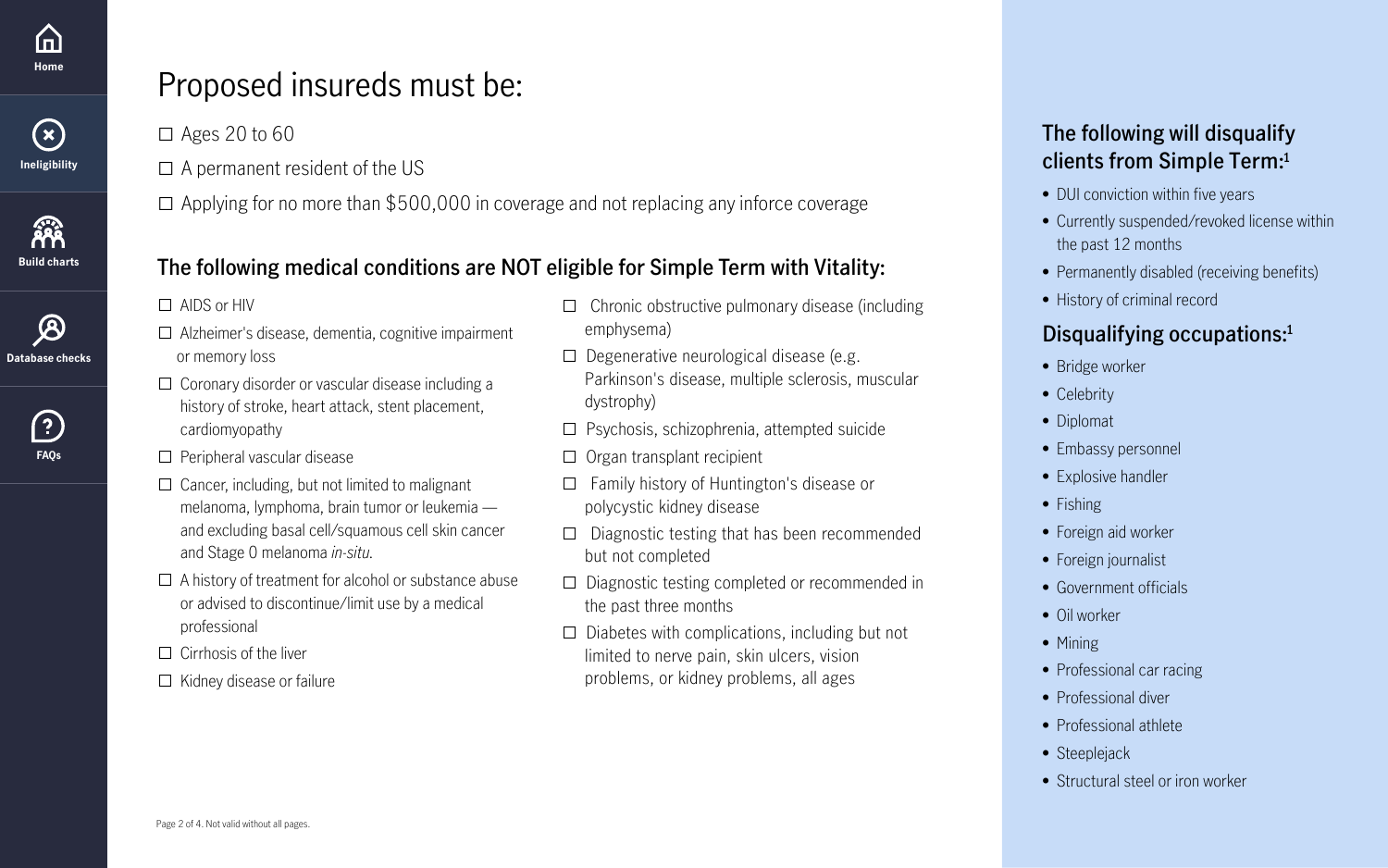| Weight  |
|---------|
| 174 lbs |
| 180 lbs |
| 187 lbs |
| 193 lbs |
| 200 lbs |
| 206 lbs |
| 213 lbs |
| 220 lbs |
| 227 lbs |
| 234 lbs |
| 242 lbs |
| 249 lbs |
| 256 lbs |
| 264 lbs |
| 272 lbs |
| 280 lbs |
| 288 lbs |
| 296 lbs |
| 304 lbs |
| 312 lbs |
| 320 lbs |
| 329 lbs |
| 337 lbs |
| 346 lbs |
| 355 lbs |
| 364 lbs |
| 391 lbs |
|         |

| <b>Height</b> | Weight  |
|---------------|---------|
| 4'8''         | 192 lbs |
| 4'9"          | 199 lbs |
| 4' 10"        | 206 lbs |
| 4' 11"        | 213 lbs |
| 5'0''         | 220 lbs |
| $5'$ 1"       | 228 lbs |
| 5'2"          | 235 lbs |
| 5'3"          | 243 lbs |
| 5' 4''        | 251 lbs |
| 5'5''         | 258 lbs |
| 5'6''         | 266 lbs |
| 5'7''         | 275 lbs |
| 5' 8''        | 283 lbs |
| 5'9''         | 291 lbs |
| 5' 10"        | 300 lbs |
| 5'11"         | 308 lbs |
| 6'0''         | 317 lbs |
| 6'1''         | 326 lbs |
| 6'2"          | 335 lbs |
| 6'3''         | 344 lbs |
| 6' 4''        | 353 lbs |
| 6' 5"         | 363 lbs |
| 6'6''         | 372 lbs |
| 6'7''         | 382 lbs |
| 6'8''         | 391 lbs |
| 6'9''         | 401 lbs |
| 6'10"         | 411 lbs |

#### BMI 43 BMI 39: People living with diabetes

| <b>Build charts</b> |  |  |
|---------------------|--|--|
|---------------------|--|--|

Applicants who exceed the parameters of the following build charts are not eligible for Simple Term with Vitality:

• Individuals with well controlled Type II diabetes diagnosed after age 30 and without serious risk factors







<span id="page-2-0"></span>

**[Database checks](#page-3-0)**